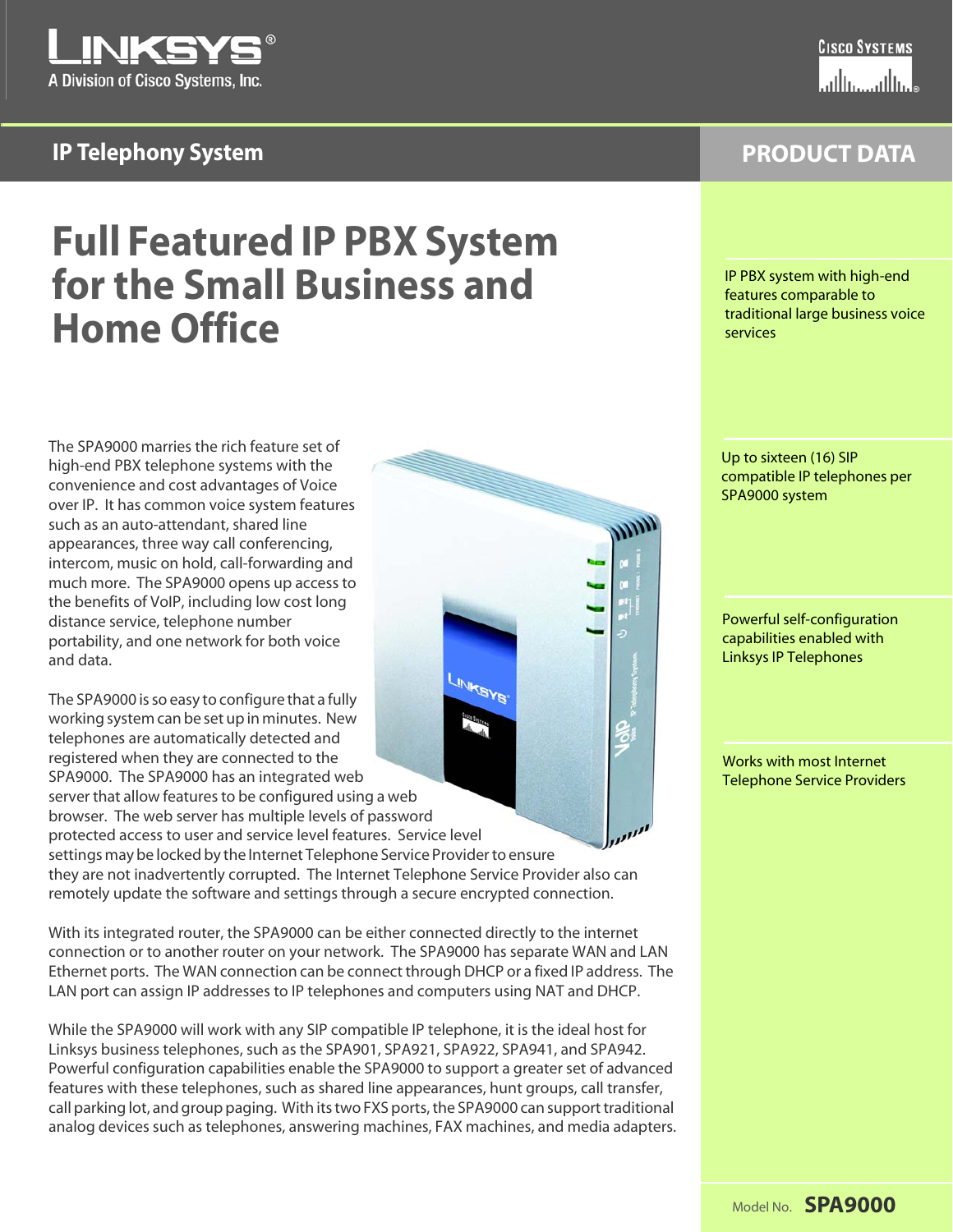### **PRODUCT DATA**

Model No. **SPA9000**

### **Features**

- SIP Application Server, Proxy, Registrar and Location Server (RFC3261)
- Multiple Service Provider Lines / SIP Account Support (4)
- Shared Line Appearance (SLA)
- Automated Attendant (AA)
- Configurable AA Answer Delay
- Interactive Voice Response (IVR)
- Recordable IVR Prompts
- Automatic Call Distribution (ACD)
- Configurable Call Routing
	- Least Cost Routing
	- Multiple DID Numbers Per VoIP Line
	- Call Routing to Multiple Extensions or Targeted User
	- Call Hunting Sequential, Round Robin, Random
	- Phone Configuration and Management Server
	- Discovery and Configuration of IP Phones
	- Assignment of Extension
	- Assignment of Dial plan
	- Proxy Logging of SIP Messages
	- Phone Firmware Upgrade Management
- Corporate Directory with Automatic Update
	- Configuration and Maintenance via Web Interface (Local or Remote - Status Display of All Connections
- Remote Configuration via - HTTPS with XML Formatted Files - HTTP or TFTP with 256-Bit Encrypted Binary Files
- Call Park User Definable Parking Space Number
- Call Unpark
- Call Transfer
- Call Forward
- Group Paging
- Intercom
- Directed Call Pick Up
- Group Call Pick Up
- Music / Information via Streaming Audio Server (SAS) for Calls:
	- On Hold
	- Parked in the Parking Lot
- Being Transferred
- Simultaneous Ringing (Find Me Service)
- Do Not Disturb
- Voice Mail Integration Service Provider Based - Voice Mail Notification via SUBSCRIBE / NOTIFY
	- Forward Call Directly to Voice mail
- Integrated Media Proxy or Direct RTP Routing to ITSP
- Differentiated Services (DiffServ) / Type of Service (TOS) Support
- Two FXS Ports for Phones, Fax machines, Media Adapters
- Voice encoding according to G.711 (64kbit/s)
- Fax Support using G.711 Pass-Through or T.38
- Echo Cancellation (G.165)

**Additional Features when used with SPA Phones**

- Line Status Active Line Indication, Name/Number
- Digits Dialed with Number Auto-Completion
- Call Hold
- Call Waiting
- Call Transfer Attended and Blind
- Call Conferencing
- Automatic Redial
- Call Pick Up Selective and Group \*\*
- Call Swap
- Call Forwarding Unconditional, No Answer, On Busy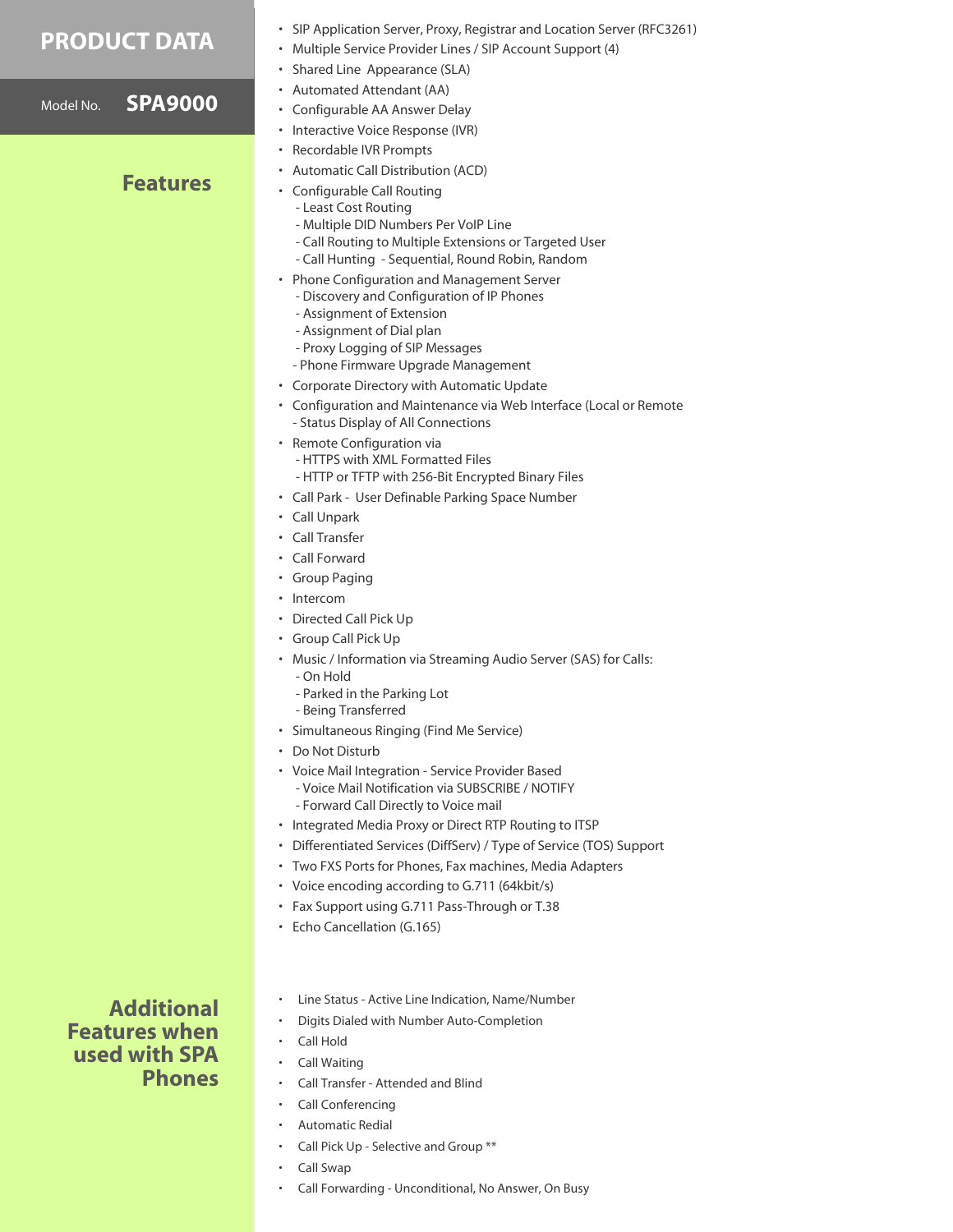## **PRODUCT DATA**

|                                                                         |                |                                                                                                                  | Personal Directory with Auto-dial (100 entries)                                                                                                                |  |
|-------------------------------------------------------------------------|----------------|------------------------------------------------------------------------------------------------------------------|----------------------------------------------------------------------------------------------------------------------------------------------------------------|--|
|                                                                         |                | Do Not Disturb                                                                                                   |                                                                                                                                                                |  |
| Model No.                                                               | <b>SPA9000</b> |                                                                                                                  | URI (IP) Dialing Support (Vanity Numbers)                                                                                                                      |  |
|                                                                         |                |                                                                                                                  | On Hook Default Audio Configuration (Hands Free/Headset)                                                                                                       |  |
|                                                                         |                |                                                                                                                  | Multiple Ring Tones with Selectable Default Ring Tone per Line                                                                                                 |  |
|                                                                         |                |                                                                                                                  | Called Number with Directory Name Matching                                                                                                                     |  |
|                                                                         |                |                                                                                                                  | Calling Number with Name - Directory Matching or via Caller ID                                                                                                 |  |
|                                                                         |                |                                                                                                                  | Subsequent Incoming Calls with Calling Name and Number                                                                                                         |  |
|                                                                         |                |                                                                                                                  | Date and Time with Intelligent Daylight Savings Support                                                                                                        |  |
|                                                                         |                |                                                                                                                  | Call Duration with Call Time Stamp Stored in Call Logs                                                                                                         |  |
|                                                                         |                | Name/Identity (Text) Display at Start Up                                                                         |                                                                                                                                                                |  |
|                                                                         |                |                                                                                                                  | Distinctive Ringing Based on Calling and Called Number                                                                                                         |  |
|                                                                         |                |                                                                                                                  | User Downloadable Ring Tones and Ring Tone Generator (Free from www.linksys.com)                                                                               |  |
|                                                                         |                | Download on Demand Ring Tones - 10                                                                               |                                                                                                                                                                |  |
|                                                                         |                | <b>Speed Dial Support</b>                                                                                        |                                                                                                                                                                |  |
|                                                                         |                |                                                                                                                  | Configurable Dial/Numbering Plan Support - per Line                                                                                                            |  |
|                                                                         |                |                                                                                                                  | DNS SRV and Multiple A Records for Proxy Lookup and Proxy Redundancy                                                                                           |  |
|                                                                         |                |                                                                                                                  | Syslog, Debug, Report Generation and Event Logging                                                                                                             |  |
|                                                                         |                |                                                                                                                  | Secure Call Encrypted Voice Communication Support                                                                                                              |  |
|                                                                         |                |                                                                                                                  | Built-in Web Server for Admin and Config with Multiple Security Levels                                                                                         |  |
|                                                                         |                |                                                                                                                  | Automated Provisioning, Multiple Schemes-Up to 256 Bit Encryption: (HTTP, HTTPS, TFTP)                                                                         |  |
|                                                                         |                |                                                                                                                  | Require Admin Password to Reset Unit to factory Defaults Option                                                                                                |  |
|                                                                         |                |                                                                                                                  |                                                                                                                                                                |  |
|                                                                         |                |                                                                                                                  |                                                                                                                                                                |  |
|                                                                         |                | ** Service feature availability is call feature server platform dependent.                                       |                                                                                                                                                                |  |
|                                                                         |                |                                                                                                                  |                                                                                                                                                                |  |
|                                                                         |                |                                                                                                                  |                                                                                                                                                                |  |
|                                                                         |                |                                                                                                                  |                                                                                                                                                                |  |
| <b>Compliance</b>                                                       |                | • FCC (Part 15 Class B), CE, A-Tick, ICES-003                                                                    |                                                                                                                                                                |  |
|                                                                         |                | • Password Protected System Reset to Factory Default                                                             |                                                                                                                                                                |  |
| <b>Security</b><br>• Password Protected Admin and User Access Authority |                |                                                                                                                  |                                                                                                                                                                |  |
|                                                                         |                | • HTTPS with Factory Installed Client Certificate<br>• HTTP Digest - Encrypted Authentication via MD5 (RFC 1321) |                                                                                                                                                                |  |
|                                                                         |                |                                                                                                                  |                                                                                                                                                                |  |
|                                                                         |                |                                                                                                                  | • Up to 256-bit AES Encryption                                                                                                                                 |  |
|                                                                         |                |                                                                                                                  |                                                                                                                                                                |  |
| <b>LEDs</b>                                                             |                | • Power, Ethernet (WAN), Phone 1, Phone 2                                                                        |                                                                                                                                                                |  |
|                                                                         |                |                                                                                                                  |                                                                                                                                                                |  |
|                                                                         |                |                                                                                                                  | • Quick Installation and Configuration Guide, User Guide, Administration Guide - Service Providers Only, Provisioning                                          |  |
| <b>Documentation</b><br>Guide - Service Providers Only                  |                |                                                                                                                  |                                                                                                                                                                |  |
|                                                                         |                |                                                                                                                  |                                                                                                                                                                |  |
|                                                                         |                | • 1 - SPA9000 System                                                                                             |                                                                                                                                                                |  |
| <b>Package Contents</b>                                                 |                | • 1 - 5 Volt Power Adapter                                                                                       |                                                                                                                                                                |  |
|                                                                         |                | • 1 - RJ45 Ethernet Cable                                                                                        |                                                                                                                                                                |  |
|                                                                         |                | • 1 - Quick Installation                                                                                         |                                                                                                                                                                |  |
|                                                                         |                |                                                                                                                  |                                                                                                                                                                |  |
|                                                                         |                |                                                                                                                  |                                                                                                                                                                |  |
| <b>Environmental</b>                                                    |                | <b>Dimensions</b>                                                                                                | 3.98 x 3.98 x 1.1 in (101 x 101 x 28 mm) W x H x D                                                                                                             |  |
|                                                                         |                | Unit Weight                                                                                                      | 5.3 oz (0.15 kg)                                                                                                                                               |  |
|                                                                         |                | Power                                                                                                            | Switching Type (100-240v) Automatic, DC Input Voltage: +5 VDC at 2.0 A Max.,<br>Power Consumption: 5 Watts, Power Adapter: 100-240v - 50-60Hz (26-34VA) AC In- |  |
|                                                                         |                |                                                                                                                  | put, 1.8m cord                                                                                                                                                 |  |
|                                                                         |                | Operating Temp.                                                                                                  | 32°~113°F (0°~45°C)                                                                                                                                            |  |
|                                                                         |                | Storage Temp.                                                                                                    | $-13$ °~185°F (-25°~85°C)                                                                                                                                      |  |
|                                                                         |                | <b>Operating Humidity</b>                                                                                        | 10~90% Non-condensing                                                                                                                                          |  |

10~90% Non-Condensing

Storage Humidity

• Hot Line and Warm Line Automatic Calling

• Call Log (60 entries each): Made, Answered, Missed Calls